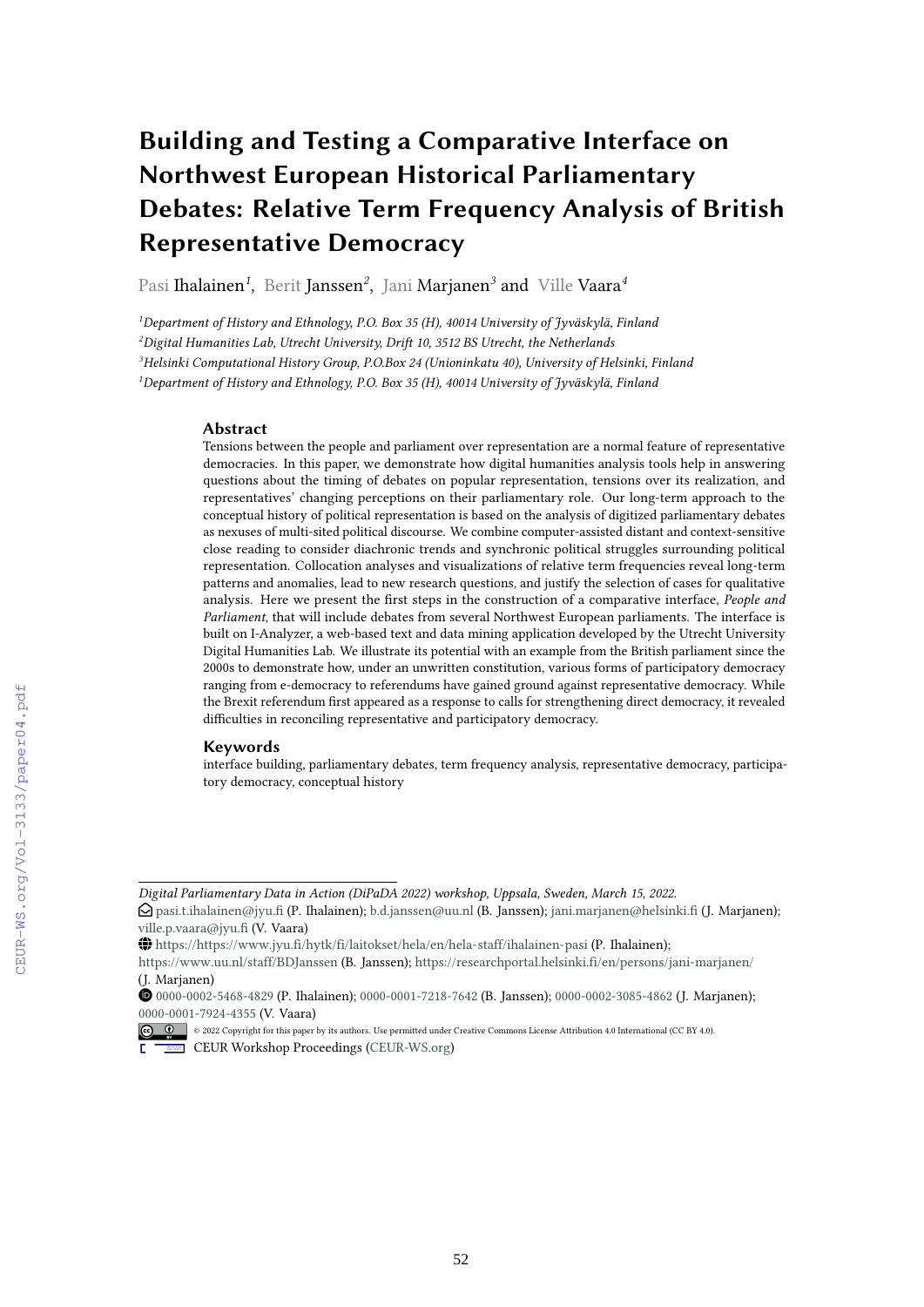# **1. The Rationale of the Project**

The methodological point of departure for conceptual history is that human interpretations of the world and the exact meanings of politically significant terms are unavoidably contested. As people create, (re)define, evaluate, (ab)use and reject concepts to construct much of their social reality, political concepts both mirror and produce historical change. Conceptual historical analysis focuses on the use of concepts by historical actors themselves in their political action [\[1\]](#page-15-0).

Thanks to the mass digitization of parliamentary records, the conceptual history of meanings assigned to key terms by past politicians has experienced a parliamentary turn. Conceptual historians can now analyse both general trends in human conceptualizations quantitatively and uses of concepts by individuals in particular political struggles qualitatively. They approach parliamentary debates analytically as meeting places for concepts moving within and across multi-sited political discourses. Text-mining facilitates observing long-term trends in political discourse, locating political disputes that may have previously gone unnoticed, delimiting data for close reading, comparing national histories, and tracing transnational transfers [\[2\]](#page-15-1).

Tensions between the people and parliament have been central for the legitimacy of political decision-making since the concepts of representation and democracy first merged in the late eighteenth century. Instead of writing the history of popular representation on the basis of philosophical treatises[\[3\]](#page-15-2)[\[4\]](#page-15-3)[\[5\]](#page-15-4), our overall project aims to reconstruct competing conceptualizations of popular sovereignty and representation in historical parliamentary debates as documentation on the everyday language of politics [\[6\]](#page-15-5). Digitized data enables us to explore these evolving concepts in several Northwest European and North American states. Instead of analysing separate national narratives only, we proceed to cross-national comparisons and consider transnational interaction.

Bridging traditional conceptual history and digital history, we build a comparative interface based on I-Analyzer, a web-based text and data mining application, developed at the Utrecht University Digital Humanities Lab. While building the application, we recognize challenges in converting, cleaning, and enriching the data. Interoperability between the different national datasets is difficult to achieve, and machine translations are inadequate for tracing the slightest nuances of meaning. Debates in national parliaments need to be analysed in their national contexts before comparing conceptualizations in an analytical language (English).

The comparative interface provides us with a new perspective on the history of democracy, giving rise to questions that can then be investigated in more conventional historical analysis. In what follows, we first introduce I-Analyzer as an application useful for creating visualizations of relative term frequencies, and present the major datasets. We suggest that while term frequency analysis is more than well established in the digital humanities, its effect on the practice of conceptual history is still undertheorized.

For this paper, we first used a collocation tool to explore the most common and politically relevant combinations of the terms "democracy", "representation", and "parliament". Visualizations of datasets (bigrams) that extend over two centuries gave us an overview of long-term trends in political discourse, demonstrating the rise and fall of expressions such as "representative", "parliamentary" and "democratic government". They reveal patterns and anomalies, give rise to hypotheses, and justify selections of cases for qualitative, contextual content analysis. Visual-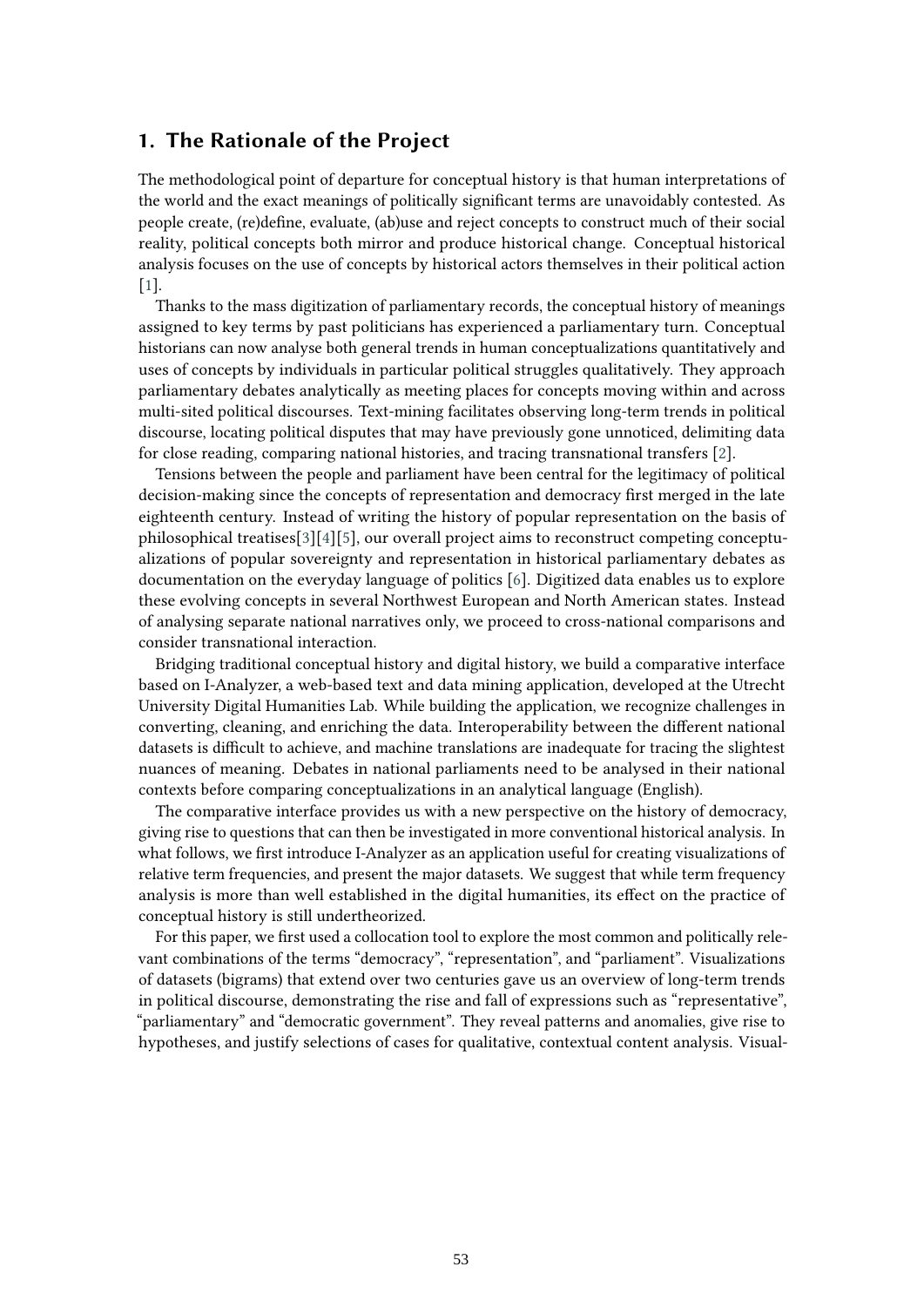izations of relative term frequencies show where and when aspects of political representation have been debated over time.

In order to make digital humanities tools serve conceptual history, we base our conclusions regarding changing meanings on close reading, focusing on the exploitation of a political concept in particular political action. Close reading reveals shifting representative claims, tensions over who or what has been represented and changing conceptions of representation and democracy. To illustrate our approach, we selected a common present-day name for Western political systems, "representative democracy" as exploited in the British parliament, knowing that this covers only one yet very interesting aspect of the complex history of political representation.

# **2. Method: Building a Comparative Interface on the Data**

The *People and Parliament* application for exploring parliamentary data is based on the textmining tool [I-Analyzer.](https://ianalyzer.hum.uu.nl) This application was built by Utrecht University's *Digital Humanities Lab* to meet the need of researchers (including historians and political scientists) to perform fulltext search in newspaper corpora. I-Analyzer was built as a flexible and extensible text-mining tool, to which new corpora can be easily added.

While we are aware of versatile open-source tools for text-mining, such as [Voyant,](https://voyant-tools.org) and commercial software, such as IBM Watson, *I-Analyzer* covered two needs: first, the need to process data in different sources, formats, and standards, into one easily accessible format; second, the ability to tailor the interface according to specific needs.

### **2.1. Technical Implementation**

The search engine behind I-Analyzer is [Elasticsearch:](https://www.elastic.co/) this no-SQL database provides various text analysis functions such as tokenization, which make later text search efficient and fast. Besides text fields, dates, and keywords can be saved, and then used to perform filtering.

The application itself uses a combination of a client constructed in the [Angular](https://angular.io/) platform, and a server based on the Python web application framework [Flask.](https://flask.palletsprojects.com/en/1.0.x/) Flask also provides plugins for user and access administration.

### **2.2. Corpus Definitions**

The most essential step in making a collection of parliamentary speeches available for fulltext search and filtering is the *corpus definition*. This is a Python document which describes fields, i.e., the information associated with a parliamentary speech. It provides instructions for Elasticsearch of how to assemble this information into an index: whether a given field contains date information, keywords, or text to be analysed.

Each collection of parliamentary speeches provides different kinds of information: while some collections provide identifiers for each speaker in a debate and their political affiliation, other collections do not provide much metadata, other than the time period in which the debate took place. Moreover, each collection may have its own dataformat, such as .xml files, or .csv files with one row per speech. The corpus definition makes use of I-Analyzer's utility functions to deal with various data formats, and to pinpoint where in a given document to localize the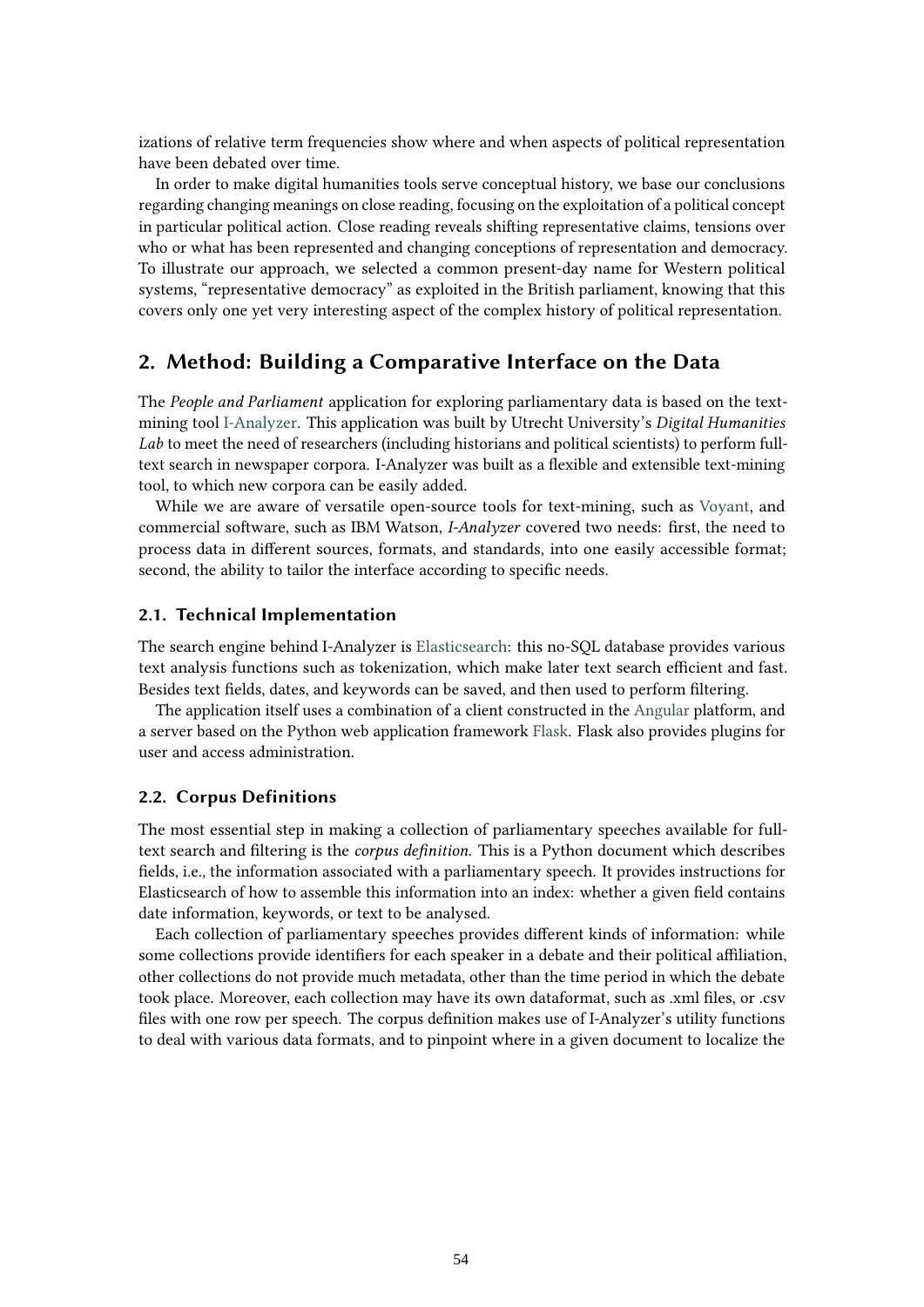data associated with a field. Where possible, we broke up the data by the speeches in a given debate, to retain the identifiers of the larger contexts, such as the debate or meeting in which the speech was given. Some corpora do not provide detailed parsing of speeches or debates – in this case, the data is broken down to the smallest possible level.

The corpus definition also defines which fields may be tied to filters in the client: for instance, a field with date information may be used to filter speeches within a given time range. If a parliamentary corpus contains suitable metadata, speeches can also be filtered based on other information such as the house of parliament, or the role of the speaker.

The corpus definition instructs the client on the visualizations tied to a given field. For instance, the date of a speech is tied to a histogram visualization, showing the distribution of speeches over time.

### **2.3. Full-text Search**

The full-text search makes use of Elasticsearch's [simple query string syntax.](https://www.elastic.co/guide/en/elasticsearch/reference/current/query-dsl-simple-query-string-query.html) A search term entered into the search field will be matched against the text fields of the speeches. See Figure [1](#page-4-0) for an example of the search interface. The returned search results are presented in the order of relevance by default, from most to least relevant. The relevance score is based on how often a given speech contains the search term, relative to its frequency over the whole corpus.

Speeches can be searched as plain text, but language specific analysers, such as stemmers, also make it possible to find words from the same root, such as *representation* when searching for *representative*. Complex search queries can be accomplished with Boolean operators; it is also possible to perform wildcard searches.

Another option is fuzzy search, in which characters in the documents are allowed to vary from the search term by a number of characters. This is especially useful when searching through text resulting from poor optical character recognition, in which a word such as *representation* may be incorrectly annotated as *reprefentation*. In this case, a fuzzy search for *representation~1* will find speeches with such a misrecognized word.

### **2.4. Filters**

The *People and Parliament* interface includes both date and multiple-choice filters. Date filters allow the researcher to narrow down a period of interest for parliamentary speeches, either by typing a date into an input field, or by using a calendar widget.

Multiple-choice filters are available for the house in which a speech took place (for instance, the Commons or the Lords in Britain). In some corpora, it is possible to filter on the role of the speaker in the parliament (e.g., chair, government member, or member of parliament), or the political party of the speaker. When clicking on a multiple-choice filter, numbers indicate the number of speeches in a given category.

Active filters can be deactivated while retaining the user choices, to quickly switch between the full list of search results and a selection; the filter can also be reset, which removes the user choices. This can be done individually or for all filters at once.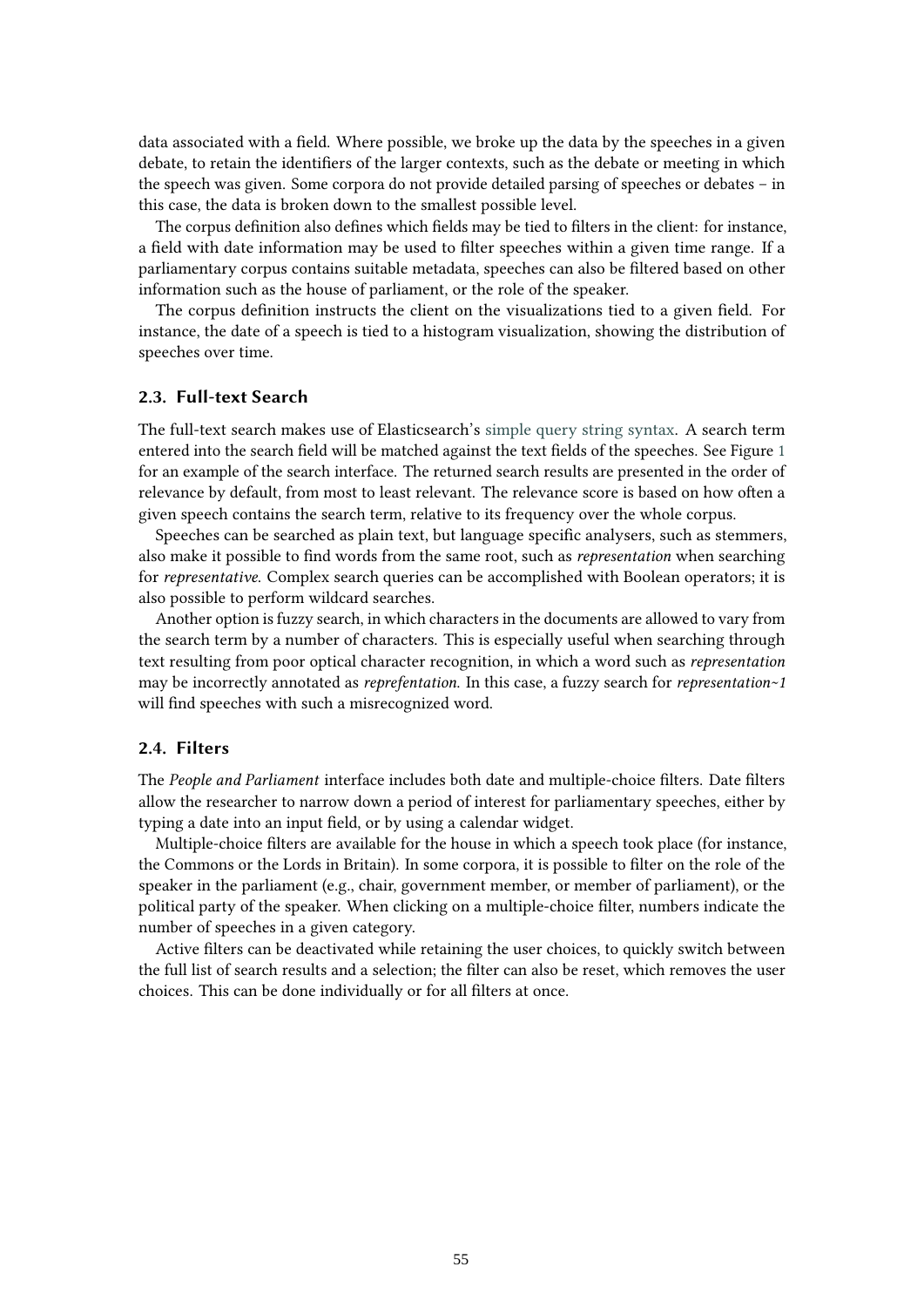#### -represent\* Q Search Le Download csv  $\Omega$ ¢ ö **Filters E** Search Results I III Visualizations Date  $\overline{\mathbf{r}}$ 9587281 results. Showing results 1 - 20: 01-01-1800 SORT BY PAGES 31-12-2021  $2 \mid 3 \mid$ 500 Relevance  $\vee$   $\downarrow_A^z$  Descending House  $\overline{\mathbf{r}}$ Choose  $\vee$ Relevance: 100% Date: 1803-11-22 Role  $\overline{\mathbf{r}}$ Speech: moved that Lord Walsingham be appointed chairman of the committee of privileges for the present session. Choose  $\vee$

Search "People & Parliament (UK)"

<span id="page-4-0"></span>**Figure 1:** A screenshot of the *People and Parliament* web interface.

## **2.5. Visualizations**

Visualizations are available in a dedicated tab. They interact with potential search terms or filters applied by the user, and show information such as the distribution of speeches over time, a word cloud of the most prominent words in the speeches, the frequency distribution of the search term over time, and the most prominent n-grams containing the search term over time.

The *People and Parliament* application extends the previous work on *I-Analyzer* with multiple new visualization types. For instance, originally it was only possible to see the date histogram of the *document frequency* of a given search query, i.e., how many documents contain the search term. In the *People and Parliament* interface, the user can now switch to view the *term frequency* instead, i.e., how many times the search query occurs over time. In this case, the raw counts can be normalized in different ways – as a ratio of all documents or terms, or as a ratio of documents or terms within a given time window. It is challenging to strike a balance between a simple interface – one key aspect of the previous *I-Analyzer* development – and ample customization options.

Moreover, some visualizations, such as frequent collocations with a search term, are computationally expensive, so that a user may need to wait to see the result. In future, a caching mechanism might reduce these waiting times – the data underlying a visualization may be saved, so requesting the same visualization again does not require computation on the fly.

### **2.6. Download**

Data resulting from search queries and filtering, as well as visualization data, can be downloaded in .csv format to be processed offline with other text-mining or visualization software.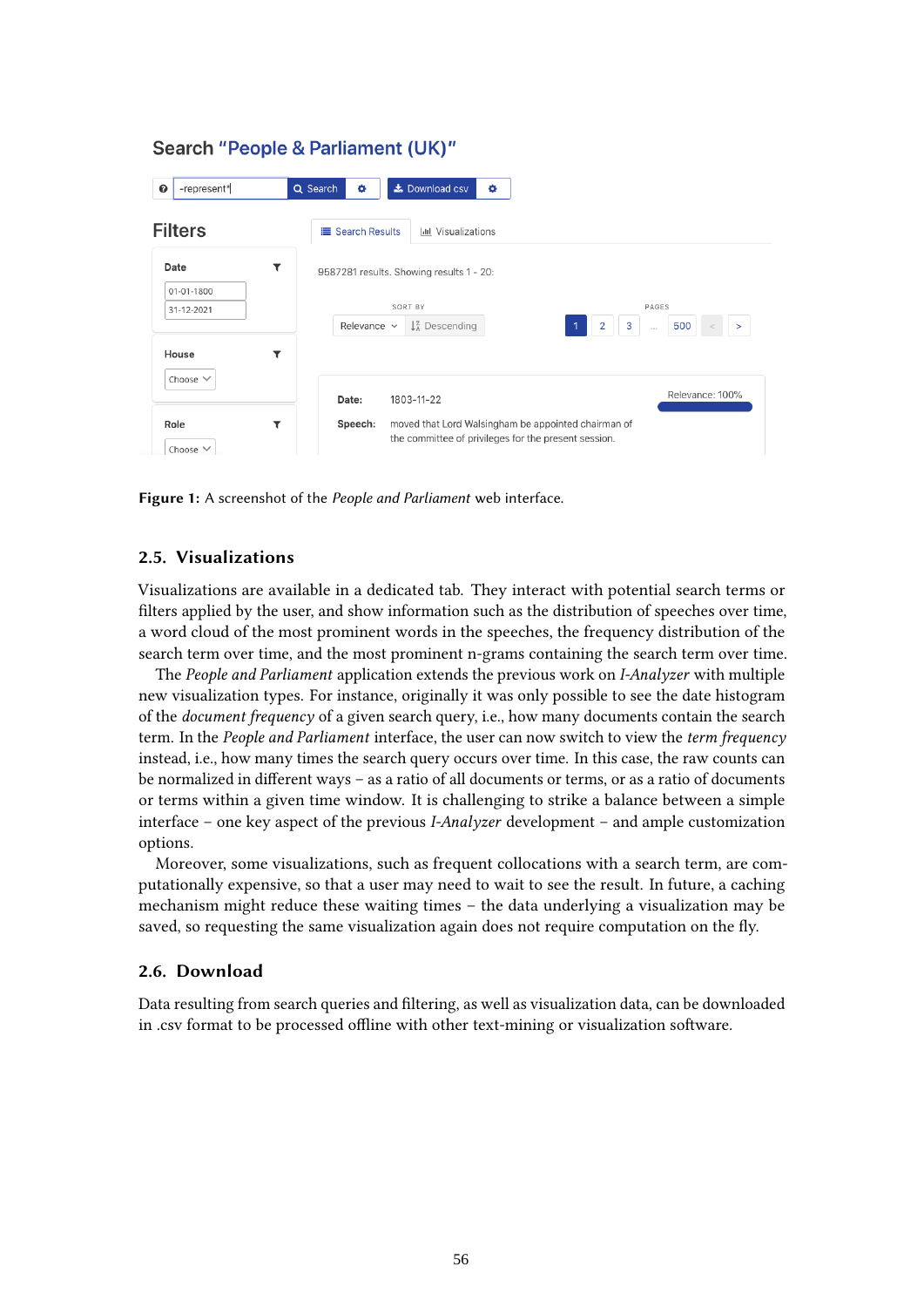

**Figure 2:** The relative term frequency of "representative democracy" in the both houses of the British parliament, 1950-2021. For each year, the number of occurrences of the query, divided by the total number of terms for that year, is shown. Source: *People and Parliament.*

### **2.7. Dataset**

Ultimately, the project aims to cover debates from up to eleven different national parliaments from Northwestern Europe and Canada. The state of the available data for these parliaments varies widely, from datasets in almost immediately research-ready state to ones that need extensive processing. The current state of the datasets is summarized in Table [1.](#page-6-0) Some of these are awaiting completion of digitization projects at their respective parliaments or research organizations. The amount of work required to get the datasets research-ready is indicated in the "Processing" column.

The quantity of this parliamentary data is considerable and the quality is highly variable with regards to OCR errors, data structure, and availability of metadata. Our comparative project will remain unable to complete missing metadata, such as political affiliations or unique IDs of speakers. Nevertheless, significant effort needs to be devoted to processing the available datasets, before they are ready for incorporation into the project. In many cases foundational tasks need to be done first, such as structuring the data and basic metadata, including dates. In the French data, for example, the debates from 1998 onward in the National Assembly, and from 1996 in the Senate, are available in structured format, either HTML, or XML, which is relatively

<span id="page-5-0"></span><sup>&</sup>lt;sup>1</sup>The Canadian data from 1867 to 1900 is available in PDF format, and might be included depending on time available.

<span id="page-5-1"></span><sup>&</sup>lt;sup>2</sup>The Danish parliament is in the process of rescanning and digitizing the material from 1848 to 2008, scheduled to be done in spring 2022. Debates from 2009 to 2020 are already available.

<span id="page-5-2"></span><sup>3</sup>Additional Dutch data for 2012 to 2015 was kindly provided by Prof. Maarten Marx of University of Amsterdam.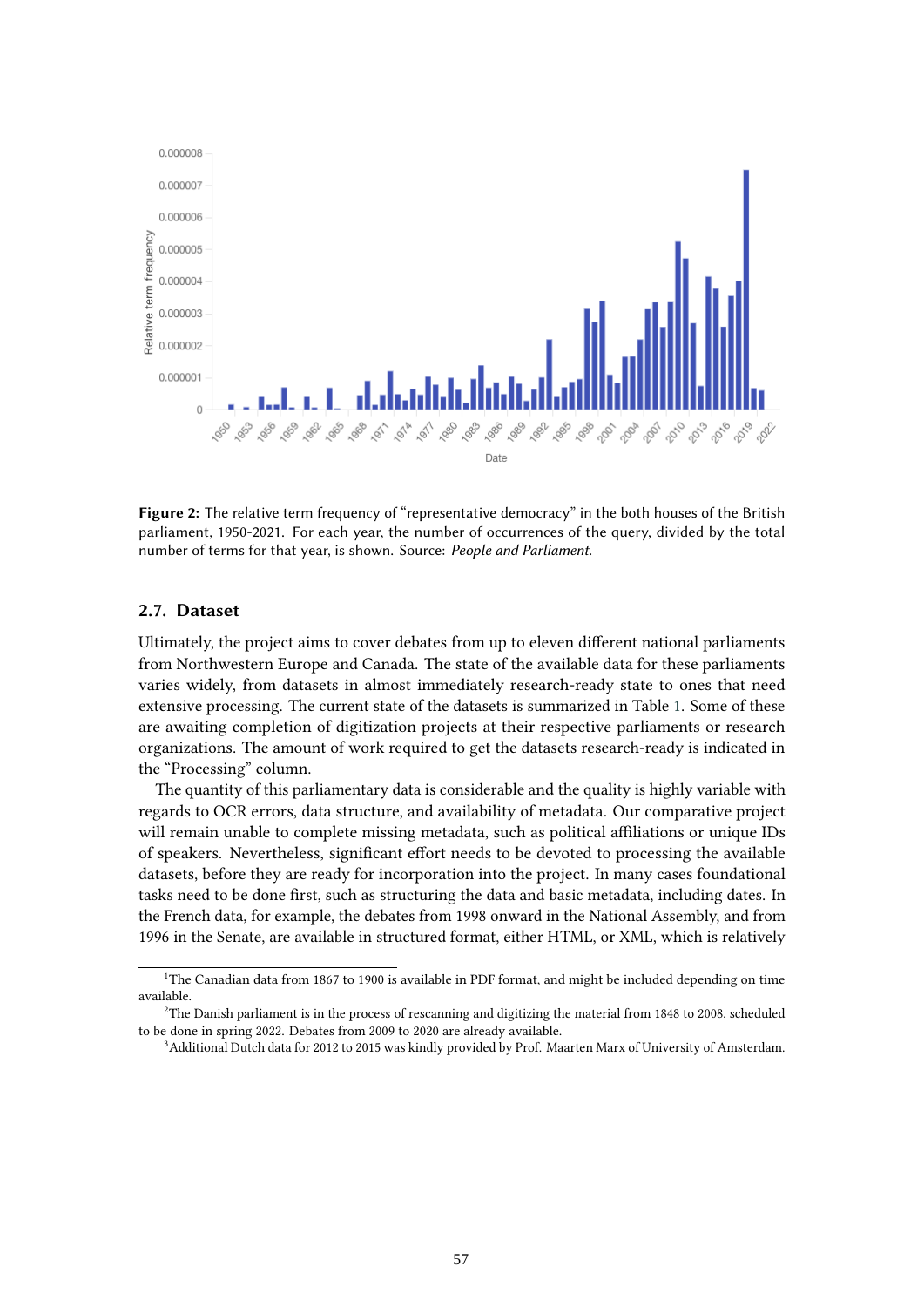| Dataset     | Period          | Format    | Source(s)                | Availability | Processing |
|-------------|-----------------|-----------|--------------------------|--------------|------------|
| Canada      | $1901^1 - 2021$ | xml       | openparliament.ca,       | open         | moderate   |
|             |                 |           | lipad.ca[7]              |              |            |
| Denmark     | $1848^2 - 2020$ | xml       | Folketinget ftp          | open         | minimal    |
| Finland     | $1907 - 2021$   | xml       | SEMPARL-project          | awaiting     | minimal    |
|             |                 |           |                          | publication  |            |
| France      | $1787 - 2021$   | pdf, xml, | Assemblée<br>$Na-$       | open         | extensive  |
|             |                 | html      | tionale,<br>Sénat,       |              |            |
|             |                 |           | Google Books             |              |            |
| Germany     | $1867 - 2021$   | pdf, xml  | MDZ API,                 | open         | varies     |
|             |                 |           | opendiscourse.de         |              |            |
| Ireland     | $1919 - 2020$   | xml       | Oireachtas API           | open         | minimal    |
| Netherlands | $1815 - 2020$   | xml       | ParlaMint <sup>3</sup> , | open         | minimal    |
|             |                 |           | Overheid.nl              |              |            |
| Norway      | $1814 - 2021$   | xml       | National<br>Li-          | limited      | minimal    |
|             |                 |           | brary of Norway,         |              |            |
|             |                 |           | data.stortinget.no       |              |            |
| Sweden      | $1720 - 2021$   | pdf, xml  | data.riksdagen.se,       | open         | varies     |
|             |                 |           | data.kb.se               |              |            |
| United      | $1803 - 2021$   | xml       | Hansard, theywork-       | open         | minimal    |
| Kingdom     |                 |           | foryou.com               |              |            |

<span id="page-6-0"></span>**Table 1:** Summary of parliamentary debates datasets.

straightforward to process. The earlier data is only available as PDFs, requiring significantly more effort just to extract the relevant text, and towards the nineteenth century, even the quality of the scans decreases. This leads to decreasing data quality towards the beginning of the period, both in quality of the text itself, and in quantity and quality of the associated metadata. In other cases, larger datasets have already been prepared and published in other research projects, and we are able to incorporate this processed data into our project. Good examples here include the ParlaMint project[\[8\]](#page-15-7) and the the Every Single Word project on German data[\[9\]](#page-15-8), which both included extensive metadata, and can be more or less used as they are. ParlaMint follows the Parla-CLARIN format, which seems to be emerging as the standard format for parliamentary data.

Due to resource and time constraints, and the amount of data we aim to include, we have decided not to aim for a unified data model for all the various national datasets, but rather handle each one individually, and take the processing steps that are realistic to achieve within the limits of our resources. Further refining of the datasets is planned for continuation projects, and the data is processed here in a way that can be expanded on in the future. Therefore, both the metadata fields and data structure vary from dataset to dataset. Ideally, and when possible (as it is for the Canadian House of Commons and German Bundestag data) we include extensive metadata. The metadata may include the parliamentary session, the topic(s) of the debate, the date and time of the speech, the order of the speeches, their type (speech, intervention, etc.), name and identifier for the parliamentarian, their political affiliation, constitution, and biographical data. In these cases, the individual data element is a single speech (with speeches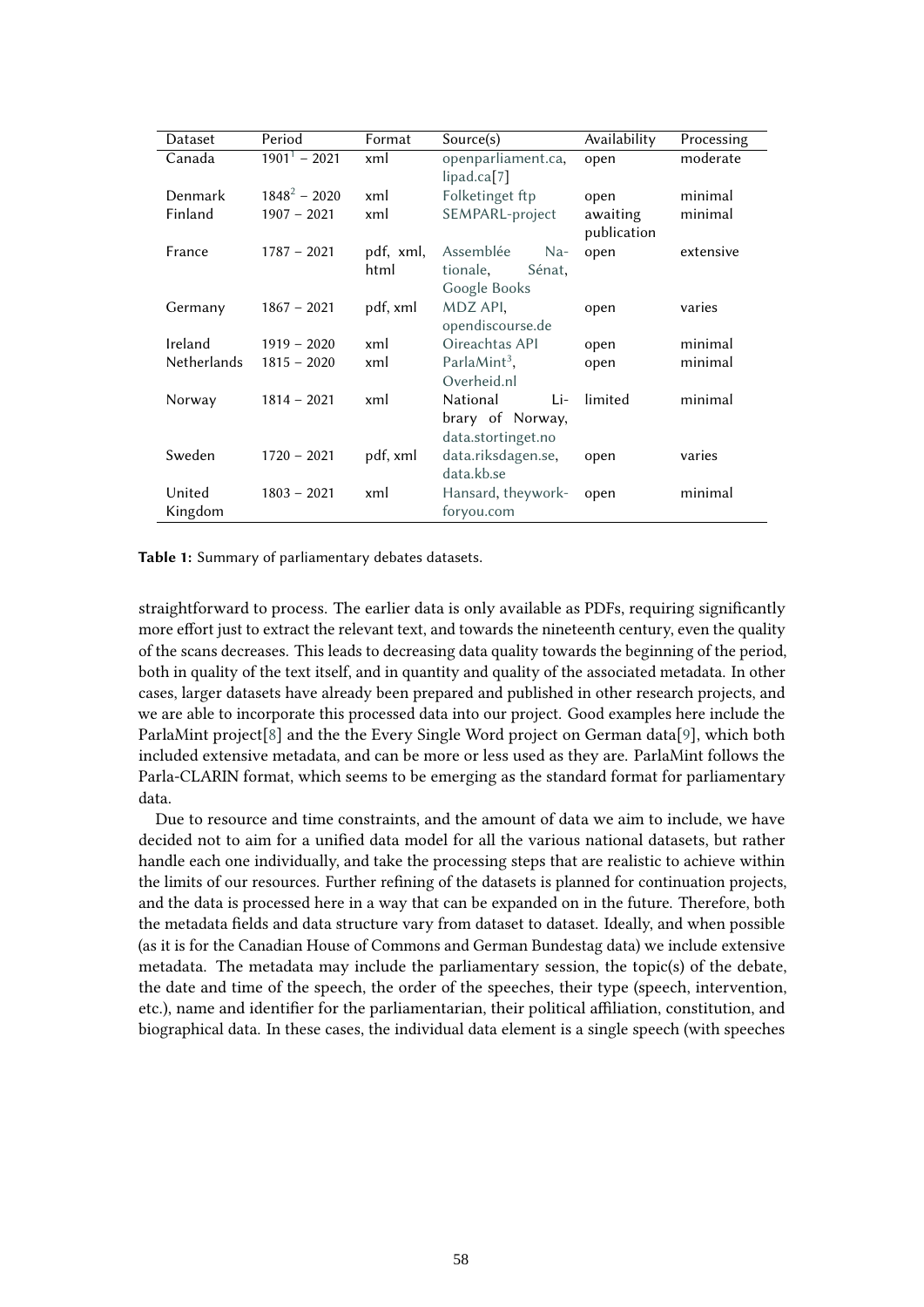in a specific session, or on a certain date, etc. accessible through the metadata).

In other cases, as with the majority of the French or German data (Reichstag 1867–1942), the structure of the raw data does not allow easy extraction of extensive metadata, or detection of the boundaries between individual speeches. In these cases, we have adopted a two-stage approach. Initially we extract the text mostly as it is, with only rudimentary cleaning of redundant information such as tables of contents or page headers and footers. To this we add a limited amount of more general metadata, including dates of the sittings and identifiers for the parliamentary sessions. The data unit here is usually a single sitting. When all the datasets in the project have been incorporated on at least this rudimentary level we will start processing them further, if time allows. We have tested refining a subset of the French data based on the page layout, font information and text formatting in the PDFs, and good results can be obtained, given sufficient OCR quality. Even though no manual steps are required, the process is still laborious as both the document layout and quality of OCR in the source data varies widely and frequently, even within a single national dataset.

In this article, we use British data that is also available through Historic Hansard with full-text search tool for debates until 2005, Hansard Corpus with a collocation tool until 2005, Hansard at Huddersfield with a (not ideally working) relative term frequency tool until 2021, and Hansard Viewer with tools for word embeddings for the nineteenth century. Despite remaining challenges with cleaning, enriching and opening the data for our comparative interface with a variety of analytical tools and extending from the early nineteenth century to the present, we are positive about the usefulness of the computer-assisted analysis of parliamentary debates for writing the long-term comparative conceptual history of political representation.

# **3. Initial Results: Challenging the Timeline of the Politicization of "Representative Democracy"**

Building on digitised parliamentary debates searchable through the *People and Parliament* application, conceptual history of political representation can start by observing macro-level long-term trends in the everyday language of politics, and then focus on close reading of one finding, such as the rise and politicization of "representative democracy" in parliament. Trends need to be observed with an awareness of possible distortions in the data and of simplistic contextual explanations for linguistic change. The observations mainly help in selecting datasets for further analysis and/or contextualizing close reading.

Close reading remains essential for revealing rhetorical nuances created by historical speakers in a highly competitive parliamentary setting who sought to sway multiple audiences. While the more exact meanings of the concepts can only be reconstructed through contextual analysis, conceptual history no longer needs to base its arguments about quantitative change, exceptionality, and conventionality on selected quotations only but can use statistical data, for instance on changing frequencies. Interpretations of conceptual change can thus be based on the systematic combination of quantitative and qualitative analysis, on an interactive dialogue between digital and traditional research.

The prototype of *People and Parliament*<sup>[4](#page-7-0)</sup> produces data on the relative term frequencies of

<span id="page-7-0"></span><sup>4</sup> We hope to be able to open at least some of the national corpora to the public by 2024.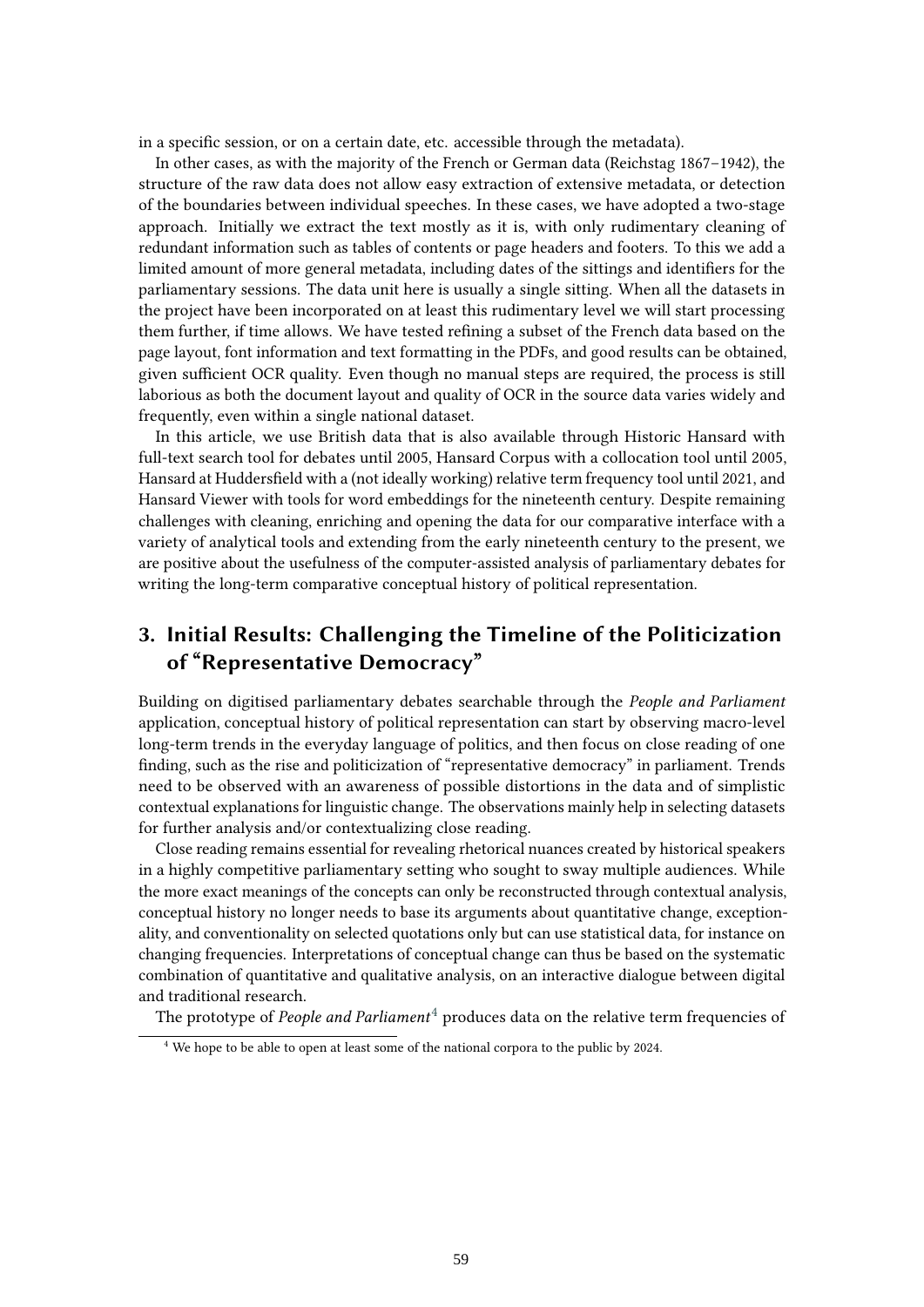the vocabulary of representation in British and Dutch parliamentary debates since the early nineteenth century. The following illustrative analysis is based on annual relative frequencies of word combinations derived from "representation", "democracy" and "parliament", traced first with the Hansard Corpus collocation tool (available until 2005). Next potentially disputed word combinations were explored using the *People and Parliament* interface. Its bigram illustrations suggested when the use of certain bigrams has been extended and when the word combination was potentially politicized, redefined, or associated with conventional arguments in the parliamentary context. Such moments in the history of talk about representation call for conceptual analysis by more conventional means. Our close reading then focused on debates in which the analysed bigram occurred frequently, was considered important by the speakers, became an object of dispute, and potentially changed meaning. Answering questions of causality in linguistic change required contextual analysis of the texts and consideration of potentially divergent timings in extra-parliamentary discourses.

The *People and Parliament* interface points out 837 occurrences of the term "representative democracy" (our chosen example) in the plenary debates of the two houses of the British parliament since 1803. Even though this a low number in relative terms, the users of the term typically analysed the state of the political system. While collocation tools are helpful in skimming through the results, researchers using these alone may miss less obvious yet politically relevant examples. Hence, all occurrences since 2006 were read as keywords in context and the most relevant ones coded by hand according to categories of argument.

A graph presenting the relative frequency of the bigram "representative democracy" (Figure 2) demonstrates that we may have to rethink the long history of the concept and that there are more discontinuities in its use than general histories of democracy might suggest. The idea of representative democracy was articulated already by seventeenth-century English parliamentarians, some suggest[\[10\]](#page-15-9), and late eighteenth-century combinations of "representation" and "democracy" can be traced [\[11](#page-16-0)] [\[12\]](#page-16-1). As Figure 2 shows, however, "representative democracy" was mentioned in the British parliament, the very nexus of political debate under the British constitution, only rarely until the late 1950s and was made an object of repeated political discussion only from around 1968. A simplified contextual explanation might be that 1968 was the year when representative democracy became widely challenged in the discourses of the New Left around Western Europe [\[13\]](#page-16-2)[[14\]](#page-16-3).

Our relative term frequency observation suggests that while the idea of representative democracy can be traced far back in the past, how political thinkers and politicians spoke about it through history changed in important ways. It is common to think of conceptual history, which focuses on historical language (and usually draws on the work of Reinhart Koselleck and Quentin Skinner), to produce so-called short histories, whereas the history of ideas (usually drawing on Arthur Lovejoy) puts more emphasis on continuity and so-called long histories[\[15\]](#page-16-4)[[16\]](#page-16-5). It appears that we escalate this tendency towards short histories by emphasizing frequency, i.e., how often historical actors spoke of the concepts we are trying to historicize.

Our observation on the late parliamentary politicization of "representative democracy" relates to public discourse. The Google Ngram Viewer of English-language printed books [Google](https://books.google.com/ngrams) Ngram [Viewer](https://books.google.com/ngrams) of English-language printed books [\[17](#page-16-6)] suggests that there was some time lag between general public and parliamentary discourses: there had been some debate on represen-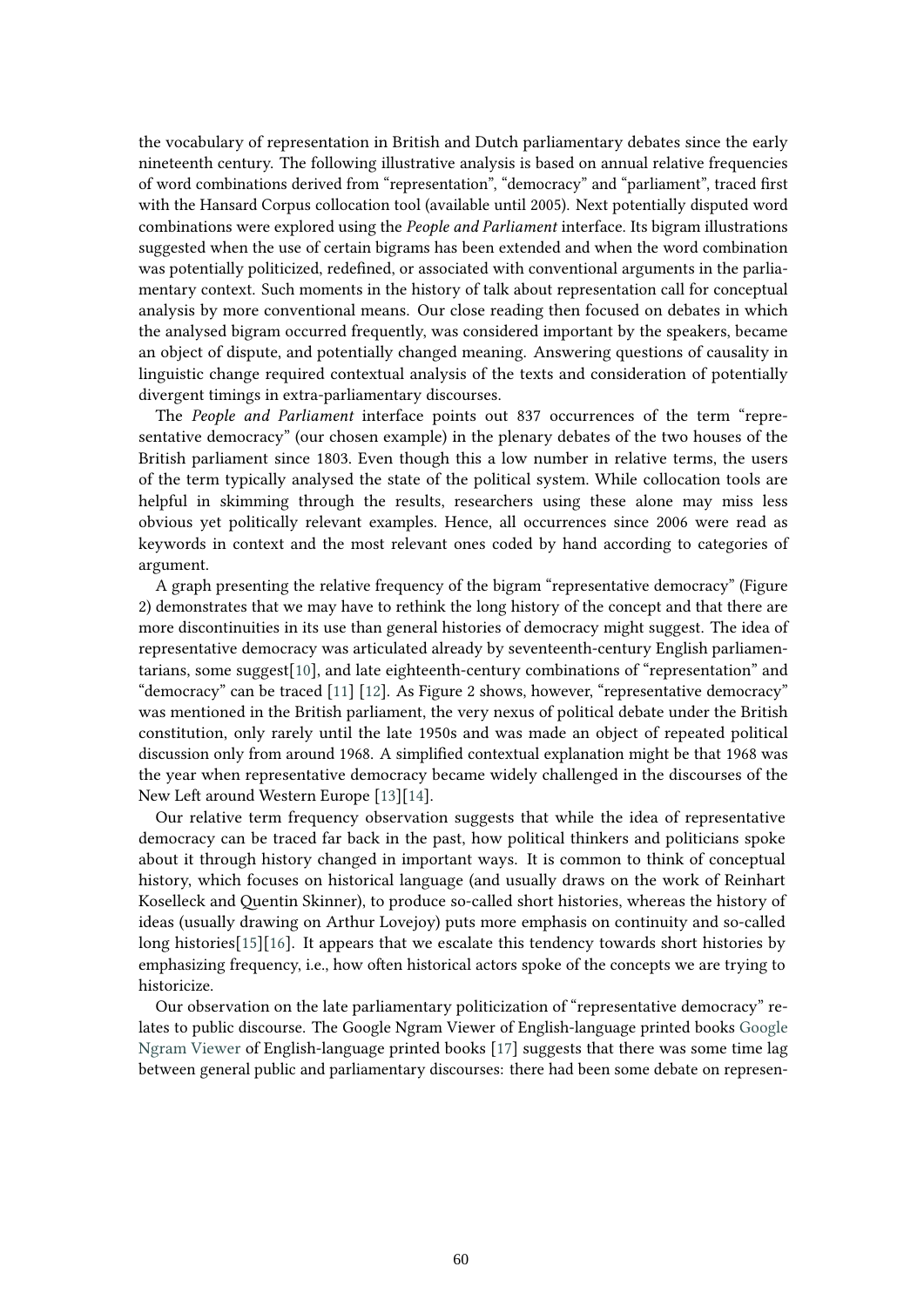tative democracy in printed literature around 1920 and 1940 but only individual parliamentary references, whereas there was a considerable rise in the intensity of public debate between 1954 and 1964. This began to inspire interventions in parliament, though 1968 is the year when a distinct rising trend in references to representative democracy is traceable. A [JSTOR](https://www.jstor.org/) search shows further that in English-language academic journals "representative democracy" had been used a few hundred times by the mid-1950s, a couple of thousand times by the 1990s, and over 13,000 times after 1990. The 1960s thus appears as a take-off phase in public debates as well. Together these trends suggest that our close reading of the occurrences of "representative democracy" in parliament should start from the late 1960s.

Political scientists have pointed to the fragmentation of traditional values (such as religion and nationalism) and hierarchies as a consequence of structural change in Western societies, which has weakened engagement in class politics and trust in political parties and governmental institutions. Rising levels of education have increased interest in, capability of, and willingness to challenge elites and influence policies, and the development of mass communication has supported these tendencies [\[18\]](#page-16-7). Others have noted that electoral turnout, party membership, and trust in representatives (as a professional class) as measured by opinion polls have declined and indifference in politics has increased. Traditional representative democracy has been seen as fracturing, while calls for participatory and direct democracy have risen [\[19,](#page-16-8) [20\]](#page-16-9).

Criticism of the available models of democracy may have contributed to a sense of representative democracy being in crisis [\[21\]](#page-16-10)[\[13\]](#page-16-2). Referendums, in particular, have challenged parliamentary legitimacy [\[22\]](#page-16-11). Since the 1990s, the Internet has provided new digital forms of deliberation and participation that have weakened the distinction between representatives and the represented[\[23\]](#page-16-12) and tended to polarize views. Some theorists have emphasized that representative institutions must adapt to "audience" democracy [\[24\]](#page-16-13), while others suggest that in an emerging "monitory" democracy decision-makers come under public scrutiny through other mechanisms than parliamentary representation [\[12\]](#page-16-1).

In what follows, we analyse the trends taken up in literature, focusing on the British parliamentary discourse on "representative democracy", also considering its most obvious counterconcepts (Figure 3). Aspects deserving particular attention include (i) challenges to representative democracy from "direct democracy"; (ii) defences of representative democracy with appeals to parliamentary rather than popular sovereignty; (iii) rising calls for "participatory democracy"; (iv) the role of European integration in definitions of representative democracy; (v) estimates on the impact of the Internet on representative democracy; and (vi) debates on referendums ("plebiscitary democracy") as an addition or counter-concept to representative democracy. Representative democracy was debated in several other contexts as well; the chosen sub-themes all concern constitutional aspects of representative democracy at the national level.

Figure 2 suggests and close reading demonstrates that concerns about direct democracy challenging representative democracy grew with an extra-parliamentary statement by Peter Mandelson, a minister without portfolio in Tony Blair's Labour government. In March 1998, 30 years after the beginning of regular references to representative democracy, Mandelson had stated that the age of pure representative democracy might be approaching its end as people wanted to become more involved. Plebiscites, focus groups, lobbies, citizens' movements, and the Internet had become the means of democratic change.

In the coming years, "representative democracy" turned into a highly party-politicized concept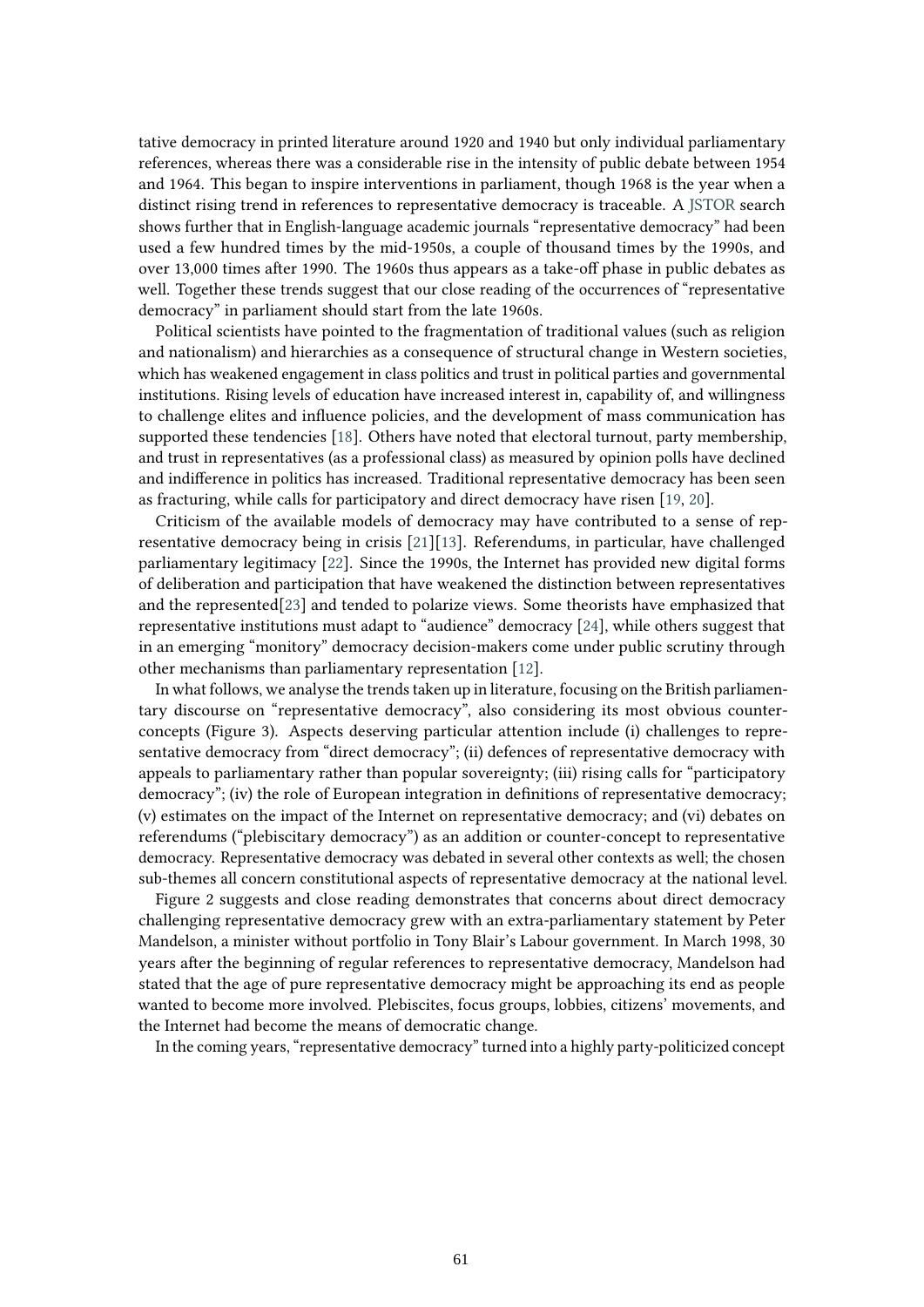

Figure 3: The relative term frequencies of "direct democracy", "participatory democracy" and "plebiscitary democracy" – all alternatives to "representative democracy" – in the British parliament over time. The relative term frequencies – the ratio of occurrences over total terms for each year – are very low but demonstrate clear increase in the aftermath of the Expenses Scandal of 2009. Source: *People and Parliament*.

as the Conservative leader William Hague, for instance, attacked the prime minister, suggesting that Mandelson's argument reflected the government's hostility to representative democracy [\[25,](#page-16-14) 13 July 2000, c1084, c1096]. Prime Minister Tony Blair conceded that "our task is to try – in so far as is possible and consistent with representative democracy – to do the people's will." [\[25,](#page-16-14) c1098] Elsewhere he encouraged people and communities to find their own solutions instead of expecting decisions from political leaders [\[20\]](#page-16-9).

Since 2000, awareness has grown that direct democracy has been adopted to the British constitution to supplement indirect or representative democracy, most famously in the form of referendums, as a response to decline in citizens' trust in parliament. Yet claims about the need to move from representative to direct democracy have also received widespread criticism. While all British parties have been divided over direct democracy, division on referendums has been most obvious among the Conservatives. As direct and representative democracy had collided most evidently in the Brexit referendum, Justice Secretary Robert Buckland (Con) concluded that "the whole concept of parliamentary representation is itself on trial. It is on trial in a way that perhaps none of us had ever envisaged" [\[25,](#page-16-14) 22 October 2019].

Key aspects of representative democracy became subject to debate since the 2000s, especially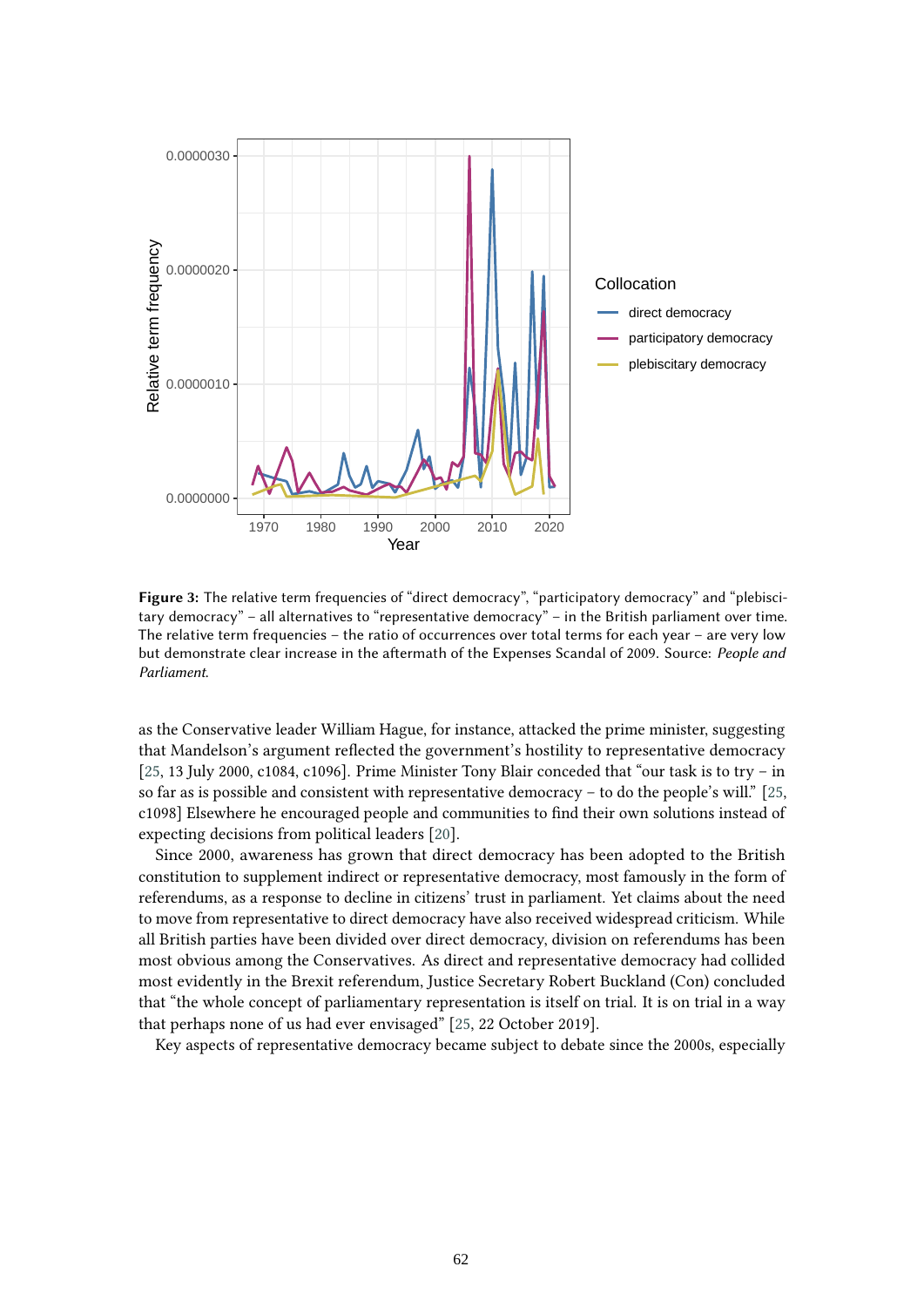in the Lords. Meanings assigned to sovereignty, representation, deliberation and accountability/responsibility – the central concepts of parliamentarism [\[26\]](#page-16-15) – were recycled by some MPs and peers, and redefined by others. In line with patterns of thought following the Second World War, representative democracy and parliamentary sovereignty had long been prioritized over popular sovereignty. Yet even a political theorist who questioned the universal validity of liberal democracy, now redefined parliamentary sovereignty favourably to referendums. According to Bhikhu Parekh (Lab), the basic principle of the British political system is "popular sovereignty" whereas "Parliament is not sovereign" and "people have right to speak if they feel that the Parliament does not fully represent them" [\[27,](#page--1-0) 19 July 2018]. Of particular interest here is the nexus of academic and political debates arising from the move from hereditary to life peerages in the British House of Lords.

Representation, another concept of democratic theory, has been advocated by most speakers with an emphasis on elected representatives of the people as opposed to mere delegates - often with references to the eighteenth-century Edmund Burke. Yet doubts about the functioning of the representative system were also expressed, particularly towards the end of the Brexit debates. According to John Bird, the co-founder of the Big Issue who brings a voice from civil society into the Lords, the current "unrepresentative" system differed from what he called "a cognitive democracy" in that it could not "bring enough people together to share this representation". The "confounding" Brexit process was, according to Bird, devaluating "the whole process of what we call representative democracy" [\[27,](#page--1-0) 16 June 2019].

By contrast, the centrality of deliberation to parliamentary procedure has not been questioned, despite some references to alternative forms of deliberation outside parliament. Tensions between these forms are visible in Alan Howarth's (Con) wish for "more deliberative parliamentary government, and more decisions made insulated from the pressures of politics and the 24-hour news media" [\[27,](#page--1-0) 28 January 2010].

There was also general agreement on responsibility and accountability as particular strengths of representative democracy. Philip Norton, professor of government, contrasted representative democracy in which "electors choose those who will govern on their behalf and can then hold them to account for their actions" with referendums that lacked accountability and were actually "an irresponsible act" [\[27,](#page--1-0) 13 June 2019].

Increasing uncertainty about the role of the MPs after the Brexit referendum characterized many of the interventions. Some Brexiteer Conservatives tended to redefine direct and representative democracy as equal elements of the British constitution [\[25,](#page-16-14) Liam Fox, 19 October 2019]. The Conservative government's solution was to call early parliamentary elections in December 2019. As the Brexiteers won a majority, Brexit was carried out, and explicit constitutional debate on the state of representative democracy ceased in parliament, though it certainly continued elsewhere.

These shifts in discourse on representative democracy need to be interpreted in the longerterm context of rising calls for participatory democracy. Even though there are indications of awareness of extra-parliamentary discourses on participatory democracy from around 1970, *People and Parliament* shows that more considerable parliamentary discussions started only in the late 2000s (Figure 3). Parliament was not necessarily late in this: While Google Books Ngram Viewer shows that "participatory democracy" had been discussed in English-language publications since the 1960s, Worldwide Political Science Abstracts demonstrate that academic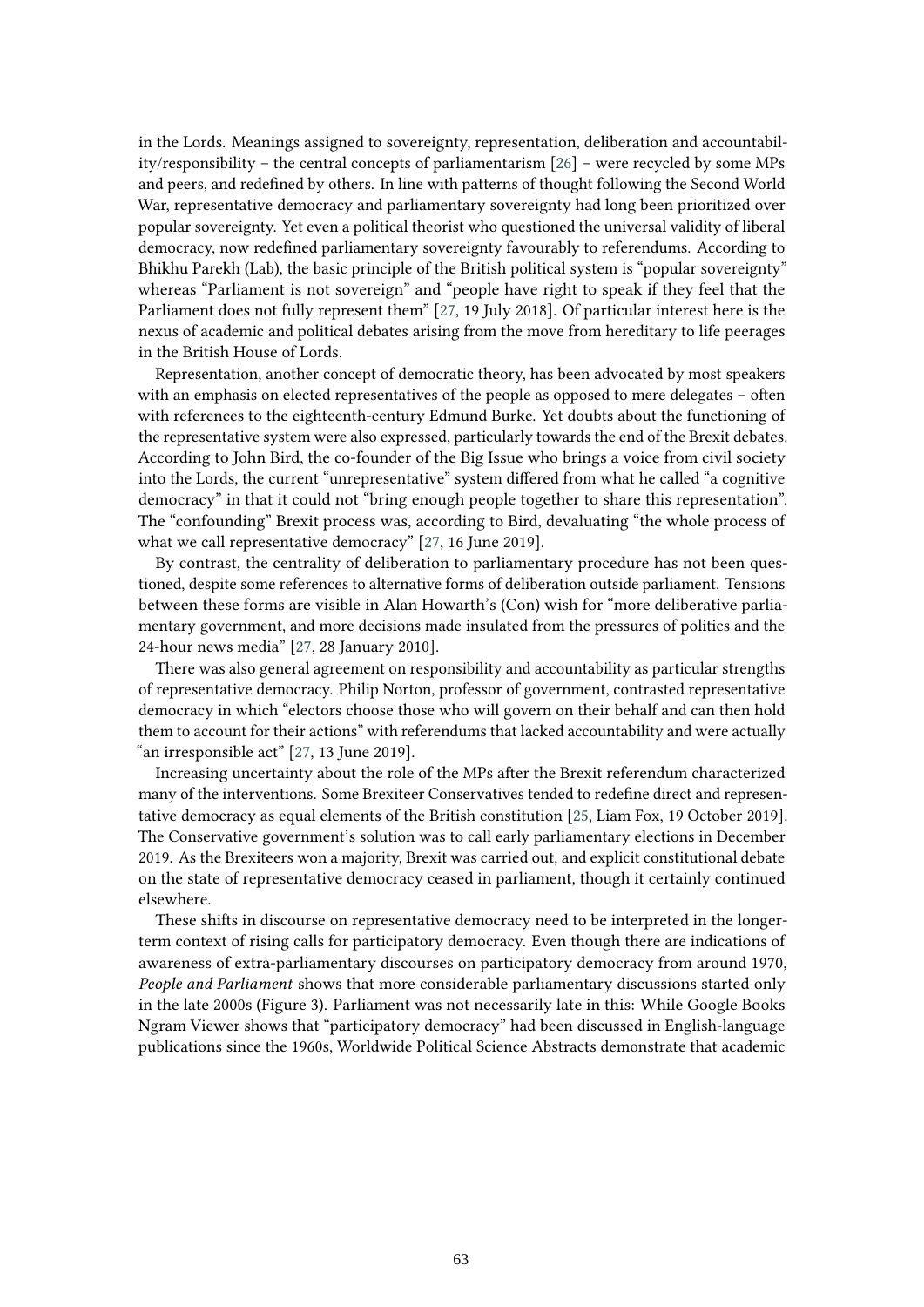debates expanded only in the 2000s.

In 2006, the Labour government's report "Democracy: Power Enquiry" launched a debate for and against participatory democracy as the future of politics. Philip Gould, a strategist of the Labour Party, shared its conclusion that citizens would reach equally reasoned decisions as elected representatives when given clear information and forums to deliberate [\[27,](#page--1-0) 15 June 2006]. Forms of participatory democracy such as citizens' initiatives and juries received further support as Chancellor the Exchequer Gordon Brown (Lab) suggested that representative democracy should be developed by "devolving more power directly to the people" [\[25,](#page-16-14) 3 March 2007]. Other ministers agreed that popular expectations had changed and that the constitution should be updated accordingly. These discourses were revived and reinforced by the Expenses Scandal of 2009: representatives of the other parties, too, increasingly saw referendums as the way to revive public trust in parliament.

This suggests that the dynamics of the debate were domestic rather than transnational. Even though rising criticism of the European Union was characteristic of British parliamentary discourse, European integration was rarely explicitly associated with representative democracy. As membership was first debated, optimism about Britain strengthening representative democracy in the EEC was common. By the end of the 1990s, associations between representative democracy and the European Union had taken a very different tone, as Eurosceptics accused the Union of democratic deficit. Norman Blackwell (Con) pointed at the challenge to nation states, arguing the Union had – in the European Constitution – redefined itself as "representative democracy where citizens are represented directly at Union level in the European Parliament" [\[27,](#page--1-0) 5 December 2007, 1 April 2008].

The Internet, too, appeared as more challenging to representative democracy. Peter Mandelson's suggestion about representative democracy approaching its end politicized discussions on the implications of new media. While Tony Blair's Labour government was optimistic about possibilities for engaging people using the Internet, the Conservative opposition was sceptical, suggesting that the government was planning to replace parliamentary government with an "electronically driven computer game of policy making" [\[25,](#page-16-14) Andrew Rowe, 28 July 2000]. By the end of the decade, as email and social media use exploded, expectations about the Internet as a forum for direct democracy had become less enthusiastic in both leading parties. Some Liberals reasoned that referendums would provide a more orderly form of direct democracy than e-democracy. Tom Brake envisioned a fundamental constitutional change as "new technology has provided the means to move from our existing representative democracy to a participatory democracy" [\[25,](#page-16-14) 10 March 2015]. After the Brexit referendum, however, several peers concluded that parliamentarians had lost contact with the new forms of media and hence with the electorate. David Puttnam – later appointed the chair of a select committee on democracy and digital technologies – suggested that "we live in a far more fragile democracy than we appreciate", one characterized by "an ill-informed and prejudiced referendum" and "the catastrophic loss of trust in public and private institutions" that undermined representative democracy [\[27,](#page--1-0) 26 January 2017].

Of all the challenges to representative democracy addressed in British parliamentary debates, referendums were thus either the most menacing or the favoured response to calls for participatory democracy. Discussions on a referendum had emerged during Britain's prospective EEC membership in the early 1970s (Figure 4). Even though the speakers had generally seen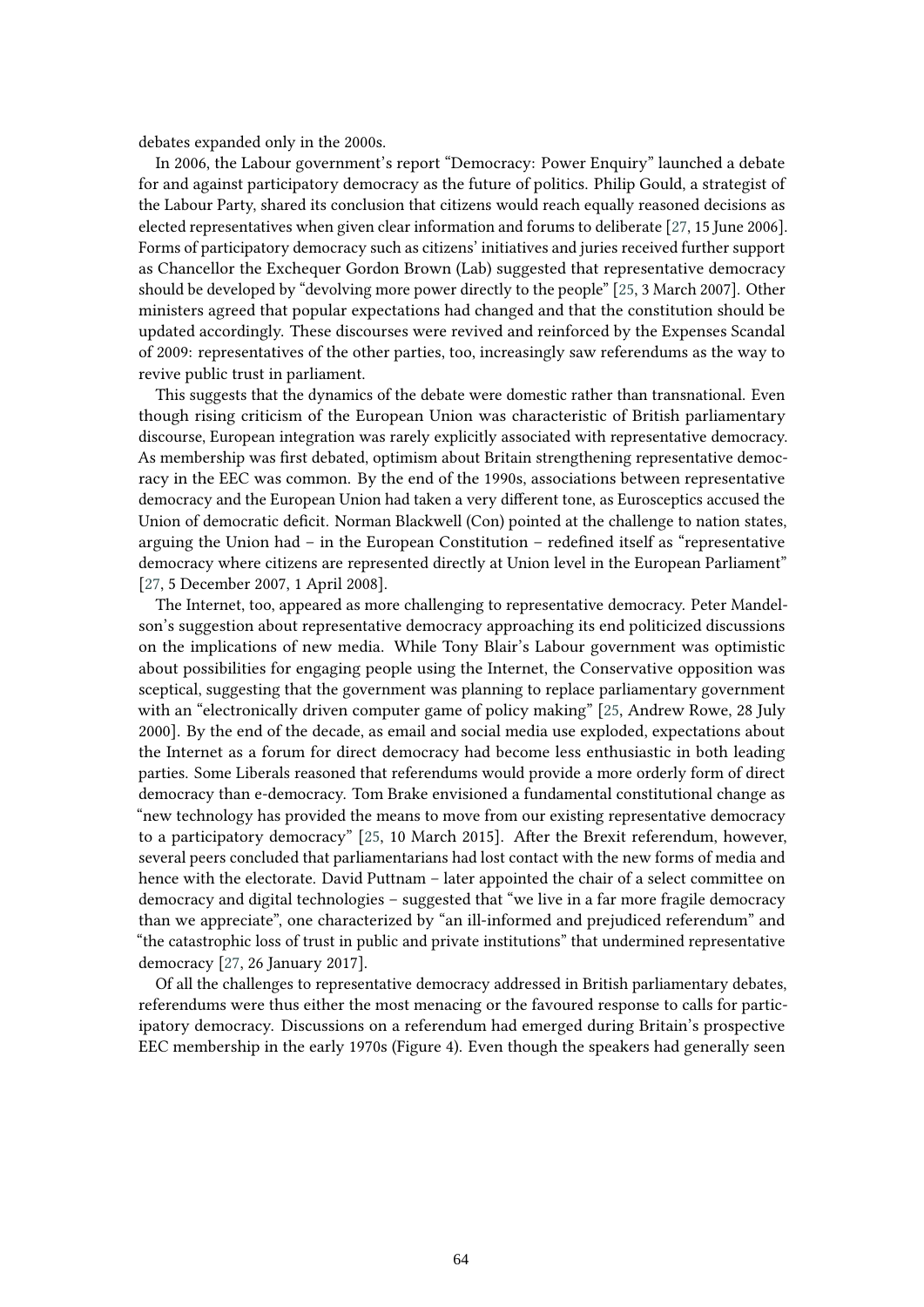

Figure 4: The relative term frequency of the query "referend\*" in the both houses of the British parliament between 1950 and 2021, reflecting three waves of challenges to representative democracy in 1975, the late 1990s and after the Expenses Scandal of 2009. Source: *People and Parliament*.

referendums as incompatible with representative democracy, one was held in 1975. As the majority then voted in line with the views of the political elite, the procedure posed no challenge to representative democracy. More considerable debate on referendum followed after the rise of the Internet, discourses on participatory democracy, the deepening of European integration and the Expenses Scandal of 2009. By the time of European Union (Referendum) Bill, referendum was justified with appeals to the legitimacy of and trust in representative democracy.

After the referendum in 2016, referendum became an ever more politicized concept. Some saw such an appeal "to the will of the people" as having led to an existential crisis of representative democracy. Others argued that representative democracy had made a contract with the people and that parliament should act according to the majority decision. The Public Administration and Constitutional Affairs Committee concluded in 2019 that "confusion as to the possible consequences of a referendum result serves only to heighten the potential tensions between referendums and representative democracy and risks increasing public's disenchantment with politics." [\[27,](#page--1-0) Cited by George Young (Con), 13 June 2019].

# **4. Conclusion**

Our term frequency analysis based on the *People and Parliament* application thus leads to conclusions relevant for the overall evolution of democracy. We have seen how both academic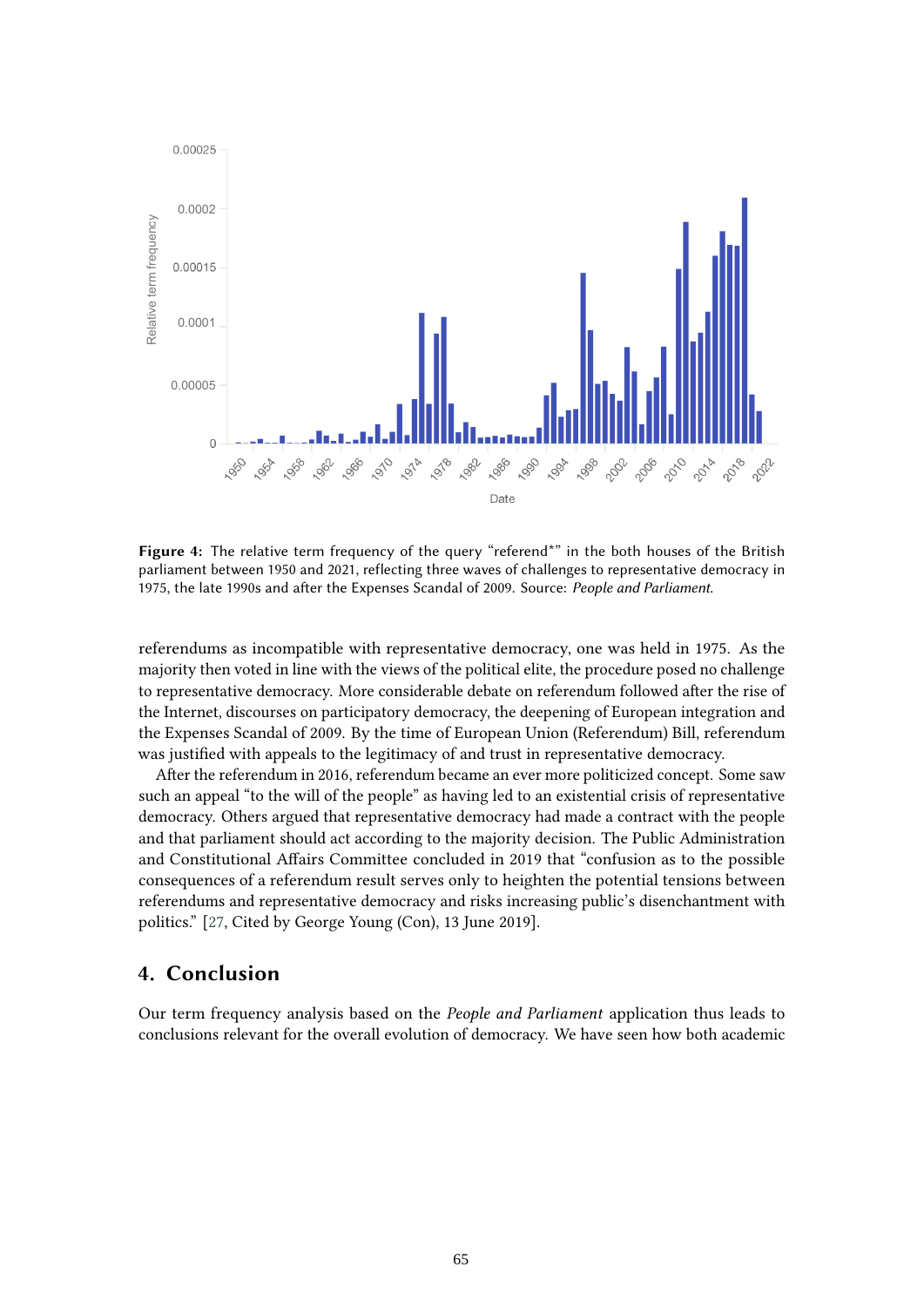and political debate on representative versus participatory democracy rose in Britain in the 2000s as Internet use expanded, which is a reflection of a universal societal change following the development of the new media.

While these findings are in line with structural societal change indicated in political science research, close reading shows particular British features: Under the unwritten, flexible constitution, representative democracy has not only been under pressure from various forms of direct democracy but has also responded to them. Sovereignty, representation, deliberation, and responsibility have been defended but also sometimes redefined. Discussion on participatory democracy was introduced to parliament by the Labour government, accelerated by the redefinition of the EU as based on representative democracy and the Expenses Scandal of 2009, and increasingly adopted in the early 2010s – irrespectively of counter-arguments to direct democracy built on the Internet and referendums. The Brexit referendum, introduced by Prime Minister David Cameron (Con) in order to win a general election, was generally viewed as a response to demands for more participation but turned into a major challenge to representative democracy, revealing loss of contact with voters in an era of the new media. Once the Brexit decision was reached, debate on the tensions between representative and direct democracy ceased in parliament, but the problem did not disappear.

Our frequency analysis of British "representative democracy" indicates that quantitative analysis of past language can nuance the periodization of political thought, probably also in the case of other key bigrams of democracy, parliament and representation. Future research needs to determine whether (due to the dominance of the English language and transnational Euroscepticism) these British discourses have transferred to other European countries, including discourses on the relative legitimacy of representative and participatory democracy, or whether similar discourses have emerged out of national contexts there.

The *People and Parliament* interface could be supplemented with other digital humanities tools: collocation analysis showing the relative frequencies of keyword combinations of the discourse and analysis of word vector representations (embeddings) to aid reconstruction of the broader semantic fields of "democracy" and "representation" appear the most promising. We see analysis of larger semantic fields through collocations and word embeddings as a quantitatively sounder way to understand trends in the transformation of political language, the object of interest of conceptual history.

To consider differing timings of debates in various forums, we need to be aware of how common the key terms are in academic and public debates, not only in parliaments as meeting places for concepts. To understand the relationship of observed discursive changes to structural societal changes and to explain why an individual MP took up certain concepts in a particular political context, we need a dialogue with historians studying representation by more conventional means. To estimate why the construction of parliamentary legitimacy by talking about representative democracy and its alternatives succeeded in one context and failed in another, we need to discuss the issue with political theorists. In such multidisciplinary dialogue, relative term frequency analysis and other digital humanities tools can provide a point of departure, provoking fruitful scholarly debate and leading to reconsiderations of the long-term conceptual history of democracy.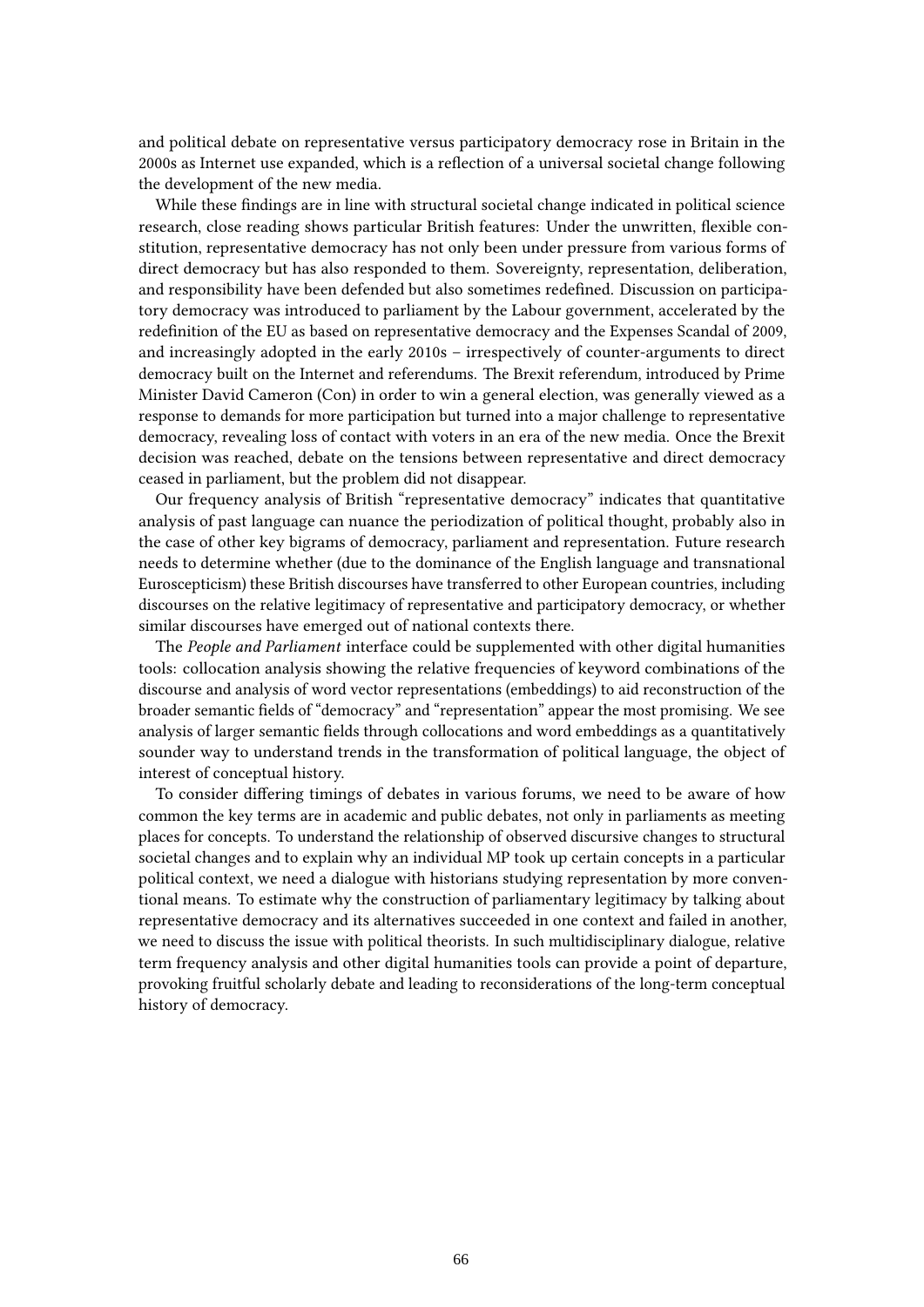# **5. Acknowledgments**

This research has been funded by the Academy of Finland, funding decision numbers 336709 and 345111.

# **References**

- <span id="page-15-0"></span>[1] W. Steinmetz, M. Freeden, Introduction: Conceptual History – Challenges, Conundrums, Complexities, in: W. Steinmetz, M. Freeden, J. Fernández Sebastián (Eds.), Conceptual History in the European Space, number 1 in European Conceptual History, Berghahn, New York ; Oxford, 2017, pp. 1–46.
- <span id="page-15-1"></span>[2] P. Ihalainen, Parliaments as Meeting Places for Political Concepts, 2021. URL: [https://intellectualhistory.web.ox.ac.uk/article/](https://intellectualhistory.web.ox.ac.uk/article/parliaments-as-meeting-places-for-political-concepts#/) [parliaments-as-meeting-places-for-political-concepts#/.](https://intellectualhistory.web.ox.ac.uk/article/parliaments-as-meeting-places-for-political-concepts#/)
- <span id="page-15-2"></span>[3] R. Bourke, Introduction, in: R. Bourke, Q. Skinner (Eds.), Popular Sovereignty in Historical Perspective, Cambridge University Press, Cambridge, 2016, pp. 1–14. doi:[10.1017/](http://dx.doi.org/10.1017/CBO9781316418024.001) [CBO9781316418024.001](http://dx.doi.org/10.1017/CBO9781316418024.001).
- <span id="page-15-3"></span>[4] C. Cuttica, M. Peltonen (Eds.), Democracy and anti-democracy in early modern England, 1603-1689, volume 1 in History of European political and constitutional thought, Brill, Leiden ; Boston, 2019.
- <span id="page-15-4"></span>[5] W. Selinger, Parliamentarism: From Burke to Weber, 1 ed., Cambridge University Press, 2019. URL: [https://www.cambridge.org/core/product/identifier/9781108585330/type/book.](https://www.cambridge.org/core/product/identifier/9781108585330/type/book) doi:[10.1017/9781108585330](http://dx.doi.org/10.1017/9781108585330).
- <span id="page-15-5"></span>[6] A. Schwartz, The Changing Concepts of the Constitution, SSRN Electronic Journal (2021). URL: [https://www.ssrn.com/abstract=3952487.](https://www.ssrn.com/abstract=3952487) doi:[10.2139/ssrn.3952487](http://dx.doi.org/10.2139/ssrn.3952487).
- <span id="page-15-6"></span>[7] K. Beelen, T. A. Thijm, C. Cochrane, K. Halvemaan, G. Hirst, M. Kimmins, S. Lijbrink, M. Marx, N. Naderi, L. Rheault, R. Polyanovsky, T. Whyte, Digitization of the Canadian parliamentary debates, Canadian Journal of Political Science 50 (2017) 849–864. doi:[10.](http://dx.doi.org/10.1017/S0008423916001165) [1017/S0008423916001165](http://dx.doi.org/10.1017/S0008423916001165).
- <span id="page-15-7"></span>[8] T. Erjavec, M. Ogrodniczuk, P. Osenova, N. Ljubešić, K. Simov, V. Grigorova, M. Rudolf, A. Pančur, M. Kopp, S. Barkarson, S. Steingrímsson, H. van der Pol, G. Depoorter, J. de Does, B. Jongejan, D. Haltrup Hansen, C. Navarretta, M. Calzada Pérez, L. D. de Macedo, R. van Heusden, M. Marx, Ç. Çöltekin, M. Coole, T. Agnoloni, F. Frontini, S. Montemagni, V. Quochi, G. Venturi, M. Ruisi, C. Marchetti, R. Battistoni, M. Sebők, O. Ring, R. Darģis, A. Utka, M. Petkevičius, M. Briedienė, T. Krilavičius, V. Morkevičius, S. Diwersy, G. Luxardo, P. Rayson, Multilingual comparable corpora of parliamentary debates ParlaMint 2.1, 2021. URL: [http://hdl.handle.net/11356/1432,](http://hdl.handle.net/11356/1432) Slovenian language resource repository CLARIN.SI.
- <span id="page-15-8"></span>[9] T. Remschel, C. Kroeber, Every Single Word: A New Data Set Including All Parliamentary Materials Published in Germany, Government and Opposition (2020) 1–20. URL: [https://www.cambridge.org/core/product/identifier/S0017257X20000299/type/](https://www.cambridge.org/core/product/identifier/S0017257X20000299/type/journal_article) [journal\\_article.](https://www.cambridge.org/core/product/identifier/S0017257X20000299/type/journal_article) doi:[10.1017/gov.2020.29](http://dx.doi.org/10.1017/gov.2020.29).
- <span id="page-15-9"></span>[10] M. Peltonen, 'All government is in the people, from the people, and for the people': Democracy in the English Revolution, in: C. Cuttica, M. Peltonen (Eds.), Democracy and